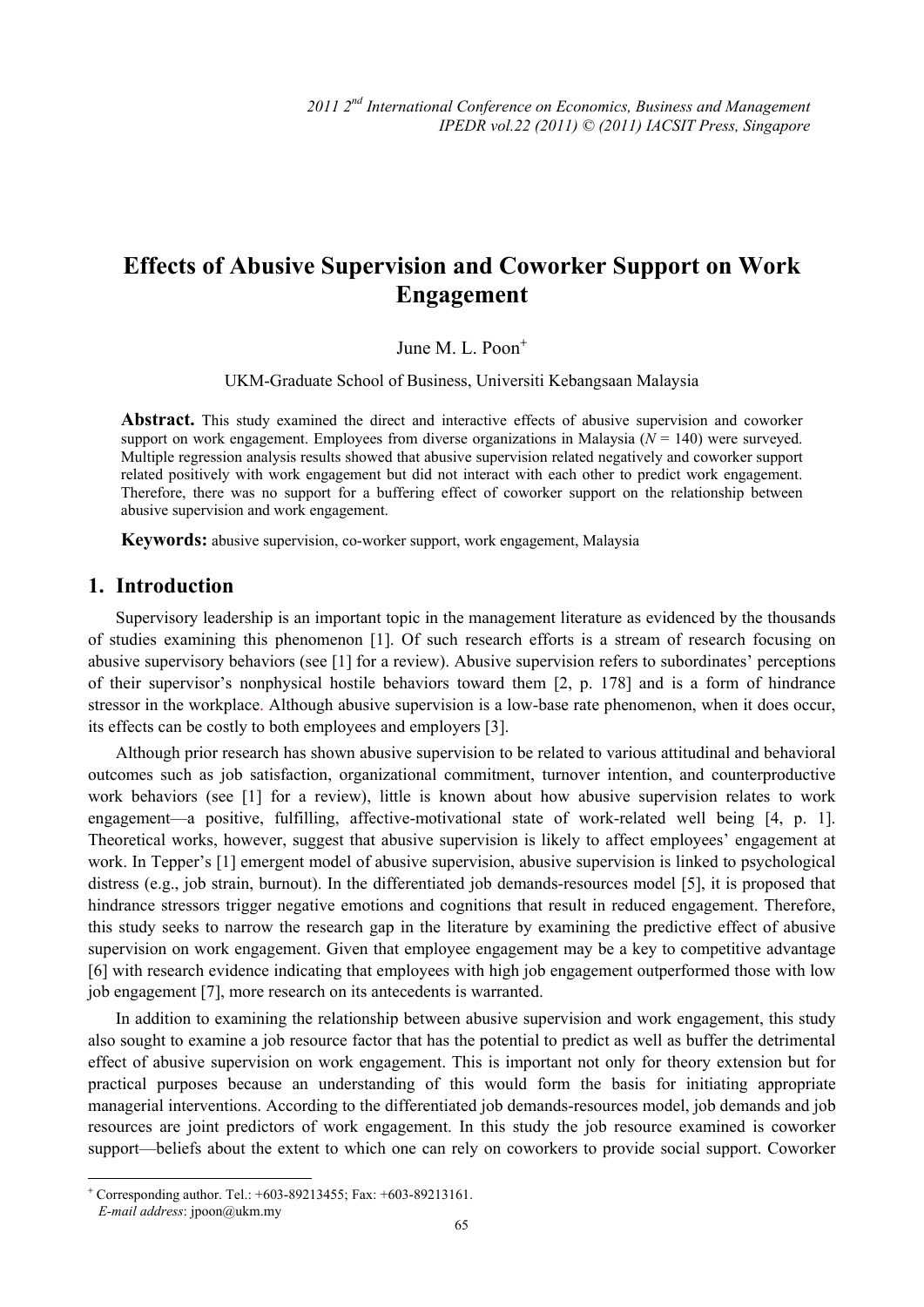support was selected for study to heed the call for research that incorporates social support as a moderator of workplace harassment effects [8].

In sum, this study contributes to the extant literature by examining the joint effects of a previously unexamined job demand (i.e., abusive supervison) and a job resource (i.e., coworker support) on work engagement. In addition, as a minor contribution, this study conducted in the Malaysian context addresses Tepper's [1] call for more research to evaluate the generalizability of the findings of abusive supervision research undertaken with US samples.

## **2. Theory and Hypotheses**

#### **2.1. Effect of abusive supervision on work engagement**

Work engagement is a positive, fulfilling, work-related state of mind that is characterized by vigor (e.g., having high energy and mental resilience while working), dedication (e.g., feeling a sense of significance, enthusiasm, and challenge at work), and absorption (e.g., being mentally engrossed) in one's work [9, p. 74]. Although several person (e.g., personality), job (e.g., job enrichment), and positive leadership (e.g., transformational leadership) factors have been found to play a role in determining employee's level of reported work engagement (see [5] and [10] for meta-analytic reviews), little is know about the effects of negative leadership behaviors such as abusive supervision on work engagement. Research has, however, shown abusive supervision to have detrimental effects on outcomes such as job satisfaction [2] and job performance [11].

Abusive supervision is said to occur when employees perceive their supervisor to treat them with nonphysical hostility repeatedly [1], [2]. Consistent with past researchers [8], [12], I view abusive supervision to be a workplace job demand or stressor. Job demands refer to physical, psychological, social, and organizational job aspects that require sustained effort, drain employees' energy, and are associated with certain psychological costs [13]. Job demands can be appraised as hindrances or challenges [5], and abusive supervision constitutes a hindrance stressor.

Hindrance stressors pose a threat to or constrain employees' perceived ability to achieve their workrelated goals [14]. According to the differentiated job demands-resources model, hindrance stressors relate negatively to employee engagement because they deplete employees' energy, thwart personal growth and goal attainment, and trigger negative emotions that result in passive, emotion-focused coping styles (e.g., becoming detached). This stressor-engagement link has been demonstrated through meta-analytic research [5].

Kahn's [15] model of engagement provides another lens for suggesting a link between abusive supervision and work engagement. In this model, Kahn posits that in order for employees to be work engaged, they need to feel (a) worthwhile, valued, and able to contribute to and receive from their role performances (i.e., psychological meaningfulness); (b) safe to show and employ themselves without fear of negative consequences (i.e., psychological safety); and (c) a sense of having the physical, emotional, and psychological resources needed to engage themselves in their role performances (i.e., psychological availability). It is difficult to envisage that employees would experience these psychological conditions and thus be work engaged if they perceive their supervisor to be constantly hostile towards them.

Although there is no direct evidence that abusive supervision predicts work engagement, studies have shown abusive supervision to be related to emotional exhaustion [16], [17] and psychological distress [12]. It is unlikely that employees who are emotionally exhausted and psychologically distressed (e.g., fearful, depressed) will approach their work with vigor, dedication, and absorption. Finally, a study of the effects of petty tyranny has found tyrannical supervisory behavior to be positively associated with work alienation [18], a concept that is quite similar to work disengagement. Following the above lines of reasoning and indirect evidence from related studies, I forward the following hypothesis: Abusive supervision is negatively related to work engagement.

#### **2.2. Effects of coworker support on work engagement**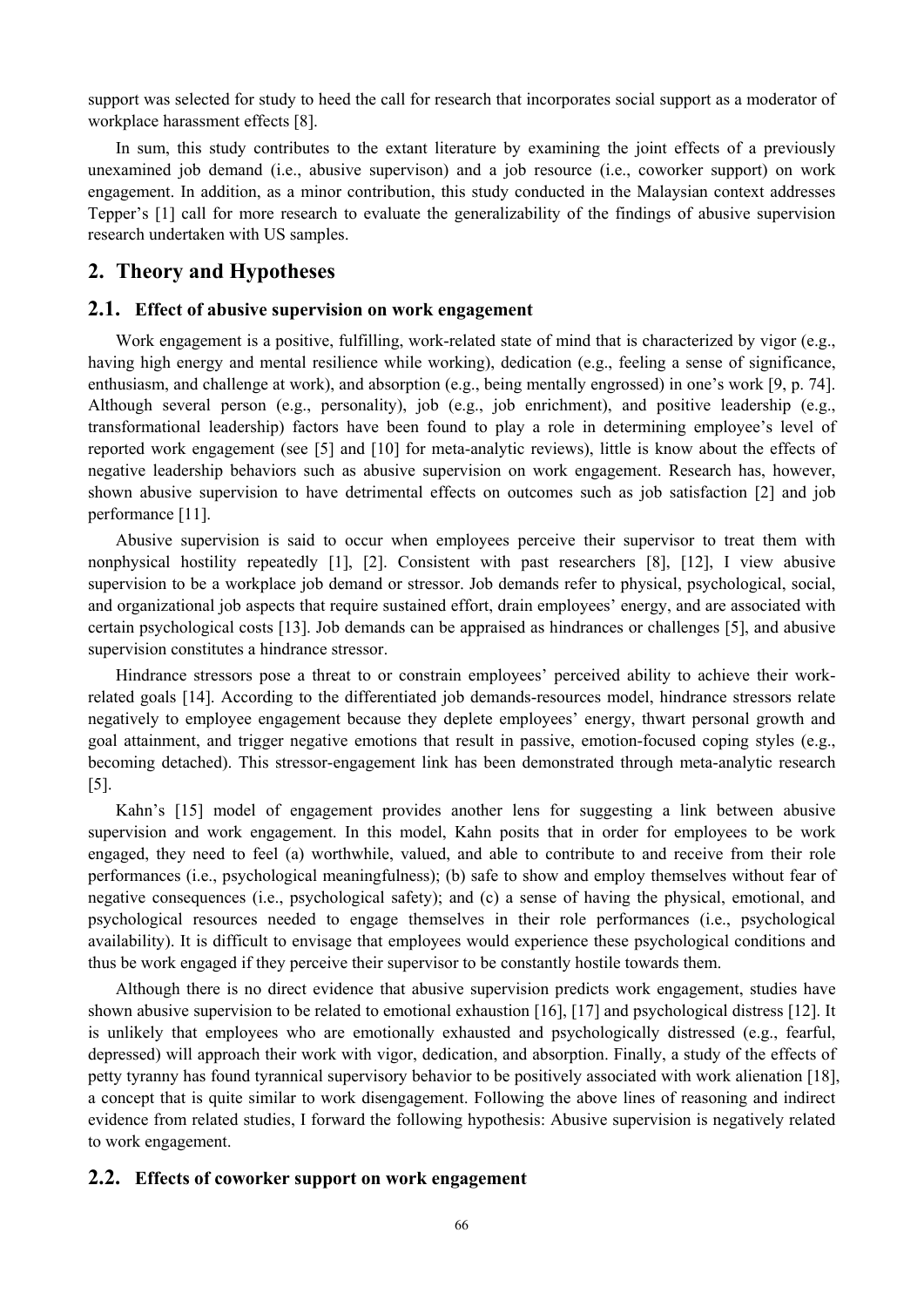Social support is a useful resource for enhancing employees' proper functioning in organizations [19]. In the workplace, supervisor support and coworker support are the most relevant form of social support for employees. If the supervisor is abusive, then coworker support becomes a more salient and important source of social support. Coworker support refers to employees' beliefs about the extent to which coworkers provide desirable resources in the form of emotional support (e.g., showing concern) and instrumental assistance (e.g., helping with work tasks) to them [19], [20]. In the work engagement literature, coworker support is considered a job resource. Job resources refer to job aspects that are functional in the achievement of work goals, fostering of personal development, and reduction of job demands and their associated costs [13]. According to various models of work engagement (e.g., differentiated job demands-resources model, [5]; modified job demands-resources model of work engagement, [21]) job resources activate a motivational process that leads to work engagement.

There is also meta-analytic research evidence that social support from coworkers relates positively to engagement [22]. A recent study also found coworker support to predict work engagement among hotel employees [23]. Therefore, by way of replication, I propose the following hypothesis: Coworker support is positively related to work engagement.

In addition to the direct effects of social support, researchers have examined also the moderating effects of social support, guided by the buffering hypothesis. According to the buffering model of social support [24], social support protects people from the unhealthy influence of stressful events. Also, according to Lazarus and Folkman's [25] theory of stress, social support prevents stress by making threatening experiences appear less consequential or provide valuable resources for coping when stress occurs. Within the work engagement context, the differentiated job demands-resources model can be applied to support the buffering hypothesis. According to this model, hindrance stressors deplete energy and build up strain, whereas job resources protect people from strains related to resource depletion [5]. Insofar as abusive supervision constitutes a hindrance stressor and coworker support a job resource, coworker support should buffer the effects of abusive supervision.

Although several researchers have relied on the buffering hypothesis to pose coworker support as a moderator in their studies, these studies have yielded inconsistent findings. For example, researchers in some studies have found coworker support to moderate the effects of (a) supervisor undermining on somatic complaints such as headaches [26], (b) psychological aggression on emotional well-being, job-related affect, and somatic health [27], and (c) perceived justice on psychological distress [28]. Researchers in other studies, however, found no evidence that coworker support moderated the effects of job stressors on psychological strains and job performance [29] or job neglect [27].

In view of the fact that the empirical literature is still equivocal about the generality of a buffering effect of coworker support, and given that no study has examined the buffering effect of coworker support when abusive supervision is the stressor and work engagement the outcome, I pose the following research question: Will coworker support moderate the relationship between abusive supervision and work engagement?

### **3. Method**

Participants comprised 140 full-time employees from different organizations who were enrolled in an MBA program in a large public university in Malaysia. Participants completed the questionnaires anonymously and returned them to the course instructors who distributed the questionnaires. Although participation was voluntary, almost all students enrolled in the classes involved in the study participated because the survey was administered in-class and took only about 15 minutes of the class time.

Participants had worked in their organization an average of 5.38 years  $(SD = 6.08)$  with total work experience averaging 7.86 years (*SD* = 6.48). Their ages ranged from 23 to 49 ( $M = 31.08$ , *SD* = 6.79). About 49% were male, 45% were married, and all held an undergraduate or a more advanced degree.

Abusive supervision was measured with Tepper's [2] 15-item abusive supervision scale ( $\alpha$  = .93). A sample item is "My boss puts me down in front of others." Coworker support was measured by adapting the 4-item scale Bacharach and Bamberger [30] developed to measure supervisory support climate by replacing the term company officers with coworker ( $\alpha$  = .78). A sample item is "How often can you rely on your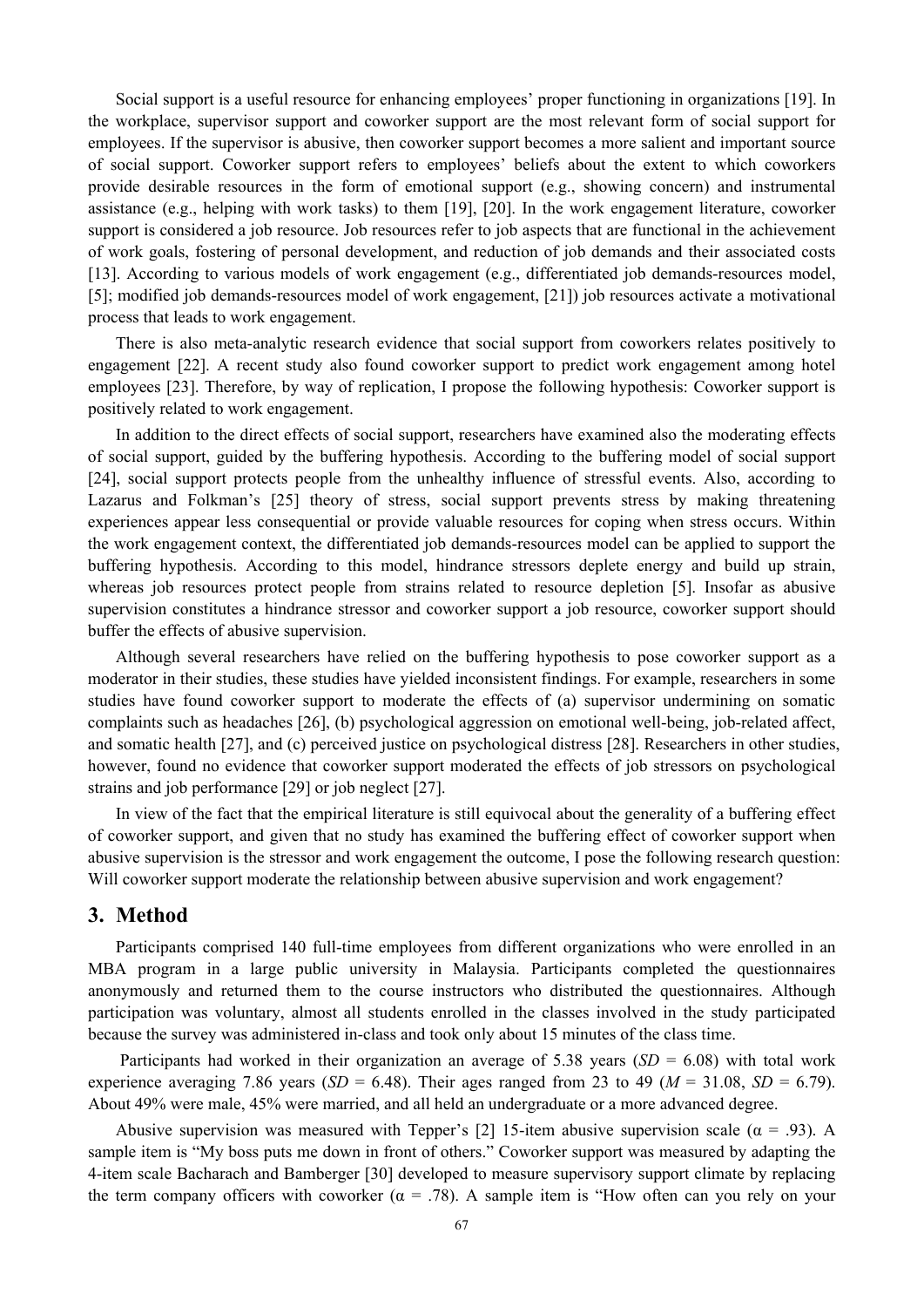coworkers to assist you with practical matters or minor emergencies off-duty?" Finally, work engagement was measured with the Utrecht Work Engagement Scale–9 [31] comprising nine items ( $\alpha$  = .88). A sample item is "At my work, I feel bursting with energy." Respondents responded to all of the above items using a 5-point Likert-type scale anchored from *never* (1) to *always* (5).

# **4. Results and Discussion**

Moderated multiple regression analysis results are reported in Table 1. As shown, the relationships between abusive supervision and work engagement and between coworker support and work engagement were statistically significant and in the predicted direction. Therefore, the hypotheses stating that (a) abusive supervision would relate negatively to work engagement and (b) coworker support would relate positively to work engagement were supported. The answer for the research question of whether or not coworker support would moderate the relationship between abusive supervision and work engagement in this study has to be no as indicated by the non-significant two-way interaction result shown in Table 1 (under Model 2).

|                                               | Model 1  |      | Model 2  |      |
|-----------------------------------------------|----------|------|----------|------|
| Variable                                      |          | SE   |          | SE   |
| Abusive supervision                           | $-0.19*$ | 0.05 | $-0.19*$ | 0.05 |
| Coworker support                              | $0.19*$  | 0.05 | $0.20*$  | 0.05 |
| Abusive supervision $\times$ Coworker support |          |      | 0.04     | 0.05 |

Table 1: Results of hierarchical regression analysis for predicting work engagement

*Note*. Unstandardized coefficients are reported.  $R^2 = .21$  for both models. \**p* < .001 (two-tailed).

This study contributes to the extant literature by being what, to my knowledge, is the first study to examine the joint effects of abusive supervision and coworker support on work engagement. In line with the theoretical frameworks offered in the abusive supervision and work engagement literatures, abusive supervision as a job demand (specifically as a hindrance stressor) and coworker support as a job resource predicted work engagement additively but not interactively.

An obvious managerial implication of this study is that employers should ensure that their supervisors are not abusive to employees. This would entail taking a zero-tolerance stance toward abusive supervisory behaviors and disciplining supervisors who engage in such behaviors [32]. It is, however, practically impossible to wipe out abusive supervision entirely. Therefore, employers need to identify factors that can buffer its detrimental effects. In this study, although coworker support was not found to play such a buffering role, it did predict work engagement directly. Therefore, steps should be taken to foster coworker support such as encouraging and rewarding teamwork [28].

Regarding the lack of evidence to suggest that coworker support would moderate the effects of abusive supervision on work engagement, a possible reason is that the two-way interaction between abusive supervision and coworker support is being obscured by higher order interactions (e.g., a three-way interaction). Such a possibility should be investigated in future research.

This study has a number of limitations that needs to be addressed in future research. First, because all data were collected from employees of one organization, any generalization of the findings to other organizations needs to be done with caution. Second, because data were cross sectional, any conclusions drawn from the findings are merely suggestive of the causal ordering implied in the study. Finally, although abusive supervision and coworker support are said to link to work engagement through various mediating mechanisms, these potential mediators were not measured. In view of the above limitations, future researchers are urged to (a) replicate this study in other settings, (b) use study designs that would allow more conclusive causal inferences to be made, and (c) model and test psychological variables (e.g., psychological meaningfulness) as mediators in the prediction of work engagement. Finally, research examining other counterproductive workplace behaviors (e.g., social undermining and workplace incivility) would add to the knowledge base of work engagement.

### **5. Acknowledgement**

This research is supported by a grant from Universiti Kebangsaan Malaysia (Grant # GSB-010-2010).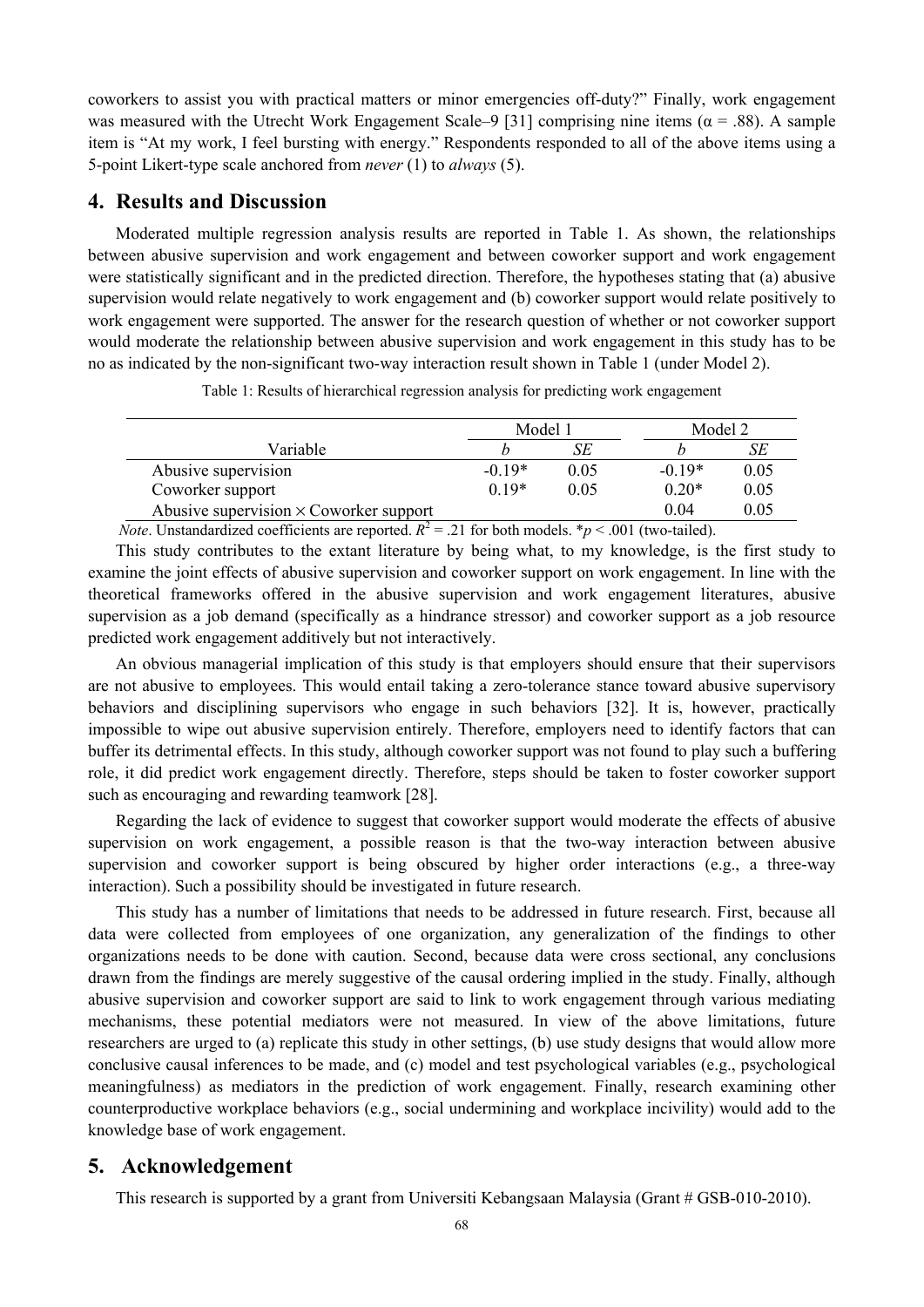# **6. References**

- [1] B. J. Tepper. Abusive supervision in work organizations: Review, synthesis, and research agenda. *Journal of Management*, 2007, 33: 261–289.
- [2] B. J. Tepper. Consequences of abusive supervision. *Academy of Management Journal*, 2000, 43: 178–190.
- [3] B. J. Tepper, S. E. Moss, and M. K. Duffy. Predictors of abusive supervision: Supervisor perceptions of deep-level dissimilarity, relationship conflict, and subordinate performance. *Academy of Management Journal*, 2011, 54: 279–294.
- [4] M. P. Leiter, and A. B. Bakker. Work engagement: Introduction. In *Work engagement: A handbook of essential theory and research*, A. B. Bakker and M. P. Leiter, Eds. East Sussex, United Kingdom: Psychology Press, 2010, pp. 1–9.
- [5] E. R. Crawford, J. A. LePine, and B. L. Rich. Linking job demands and resources to employee engagement and burnout: A theoretical extension and meta-analytic test. *Journal of Applied Psychology*, 2010, 95: 834–848.
- [6] W. H. Macey, and B. Schneider. The meaning of employee engagement. *Industrial and Organizational Psychology*, 2008, 1: 3–30.
- [7] B. L. Rich, J. A. Lepine, and E. R. Crawford. Job engagement: Antecedents and effects on job performance. *Academy of Management Journal*, 2010, 53: 617–635.
- [8] N. A. Bowling, and T. A. Beehr. Workplace harassment from the victim's perspective: A theoretical model and meta-analysis. *Journal of Applied Psychology*, 2006, 91: 998–1012.
- [9] W. B. Schaufeli, M. Salanova, V. Gonzalez-Roma, and A. B. Bakker. The measurement of engagement and burnout: A confirmatory factor analytic approach. *Journal of Happiness Studies*, 2002, 3: 71–92.
- [10] M. S. Christian, A. S. Garza, and J. E. Slaughter. Work engagement: A quantitative review and test of its relations with task and contextual performance. *Personnel Psychology*, 2011, 64: 89–136.
- [11] K. J. Harris, K. M. Kacmar, and S. Zivnuska. An investigation of abusive supervision as a predictor of performance and the meaning of work as a moderator of the relationship. *The Leadership Quarterly*, 2007, 18: 252–263.
- [12] S. L. D. Restubog, K. L. Scott, and T. J. Zagenczyk. When distress hits home: The role of contextual factors and psychological distress in predicting employees' responses to abusive supervision. *Journal of Applied Psychology*, 2011, 96: 713–729.
- [13] A. B. Bakker, and E. Demerouti. The job demands-resources model: State of the art. *Journal of Managerial Psychology*, 2007, 22: 309–328.
- [14] J. R. Webster, T. A. Beehr, and N. D. Christiansen. Toward a better understanding of the effects of hindrance and challenge stressors on work behavior. *Journal of Vocational Behavior*, 2010, 76: 68–77.
- [15] W. A. Kahn. Psychological conditions of personal engagement and disengagement at work. *Academy of Management Journal*, 1990, 33: 692–724.
- [16] D. M. Breaux, P. L. Perrewé, A. T. Hall, D. D. Frink, and W. A. Hochwarter. Time to try a little tenderness? The detrimental effects of accountability when coupled with abusive supervision. *Journal of Leadership & Organizational Studies*, 2008, 15: 111–122.
- [17] T-Y. Wu, and C. Hu. Abusive supervision and employee emotional exhaustion. *Group and Organization Management*, 2009, 34: 143–169.
- [18] B. E. Ashforth. Petty tyranny in organizations: A preliminary examination of antecedents and consequences. *Canadian Journal of Administrative Sciences*, 1997, 14: 126–140.
- [19] T. W. H. Ng, and K. L. Sorensen. Toward a further understanding of the relationships between perceptions of support and work attitudes: A meta-analysis. *Group & Organization Management*, 2008, 33: 243–268.
- [20] D. S. Chiaburu, and D. A. Harrison. Do peers make the place? Conceptual synthesis and meta-analysis of coworker effects on perceptions, attitudes, OCBs, and performance. *Journal of Applied Psychology*, 2008, 93: 1082–1103.
- [21] J. J. Hakanen, and G. Roodt. Using the job demands-resources model to predict engagement: Analysing a